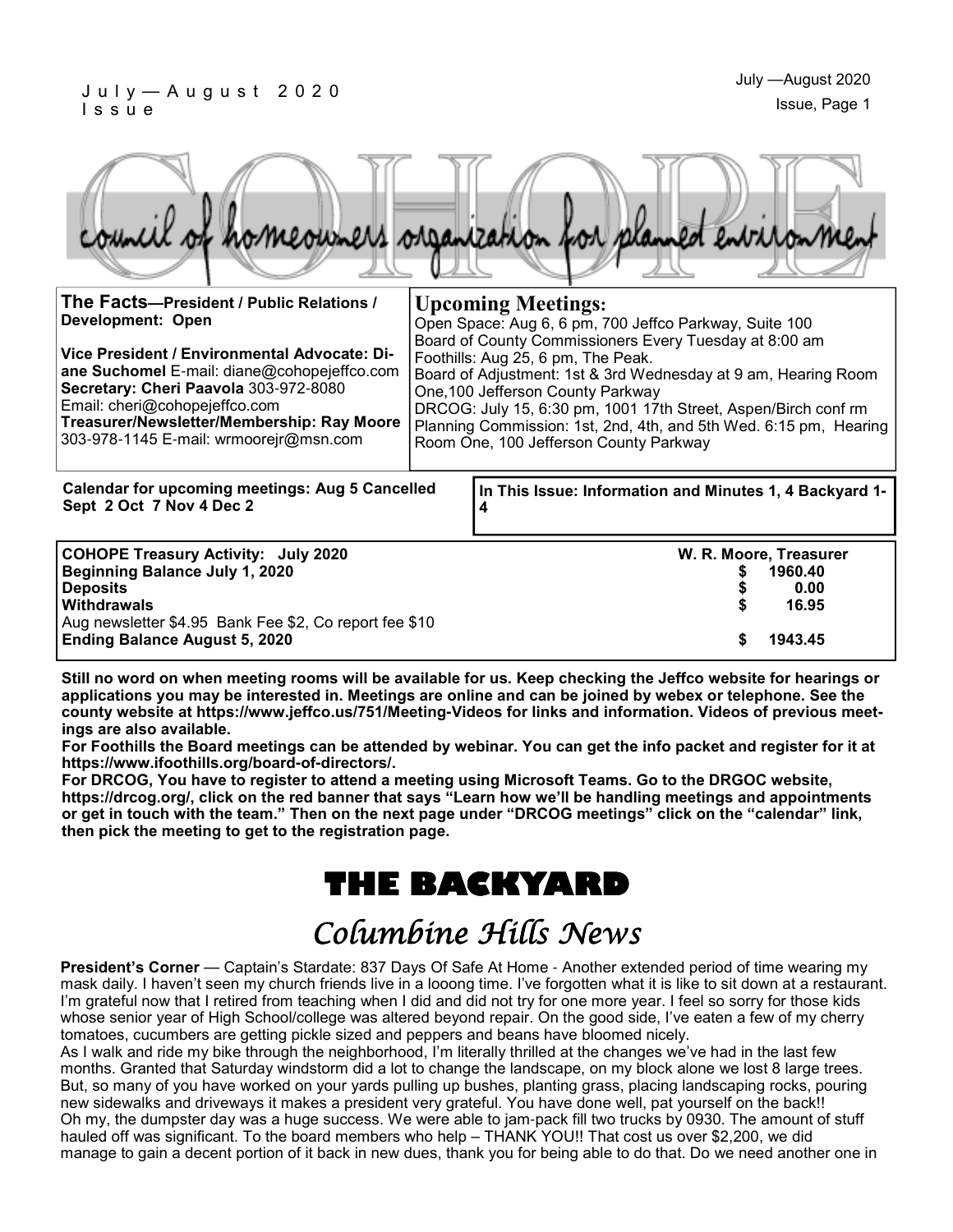the fall? Please let us know.

I look forward to the day when there is a newscast and the phrase Corona Virus is not mentioned during the whole news cast! Yeah, I said that before, but it's still true.

At this point I am still not confident we will be able to have the activities that we have planned – we will do the best we can. Watch for announcements on Facebook and Nextdoor. We are planning to move ahead with the neighborhood yard sale in a few weeks. I trust you will have a great summer – stay safe, stay healthy and be the neighbor you wish you had —*Randy Montgomery, CHCA president rnmontgomery@att.net*

*From* **May CHCA Meeting 2020** Meeting called to order by President at 7:05 p.m. Officers present: Randy Board members present: Jodi, Nick, Michelle, Don, Steve, Galen and David Community members present: None Treasurer's report presented by Galen Seconded by Randy.

**New business:** Brainstorming ideas on how to help the community residents with volunteer help with mowing, racking, snow removal etc. This includes elderly who needs help.

Yard of the month for summer funds for gift cards for winners. Talks of purchasing a new yard of the month sign **Old business:** Results from Dumpster Day. CHCA Treasurer report for the month and PayPal status. Meeting adjourned at 7:45 p.m.

# **Columbine Knolls South II Review**

*From* **President's Corner—** I hope this message finds you and your family safe. Honestly, there really isn't much new to report from my June installment, so I'll get right to it.

**COMMUNITY EVENTS:** The large item pickup would have already happened by the time you are reading this. Hopefully, it went off without a hitch! The Movie and Music in the Park night is still on for August 21st. We'll keep everyone posted as the event gets closer.

**COMMUNITY PROJECTS** S Yukon Entrance Cleanup – We discovered during the annual cleanup that the pine trees are in serious need of professional cleanup. Our landscape volunteers did a fabulous job cleaning up the flower beds and grounds, but the trees are a bit more than we can handle. We found that one pine on the west side is cracked in half and leaning onto the walking path, and a large volunteer elm is encroaching on the other pines. The board solicited and received two bids from which we will select a tree service to perform the work.

Park Light Project – Elizabeth Nelson-Hulsey and I reached out to Foothills Parks & Recreation (FP&R) to check in on the status of the new park light near Nichols and Ammons streets. Their response was as follows "Thank you for checking in. I did update our Executive Director and management team that you had reached out about the status of this project. Due to our budget situation, closure of facilities and loss of revenue, we have had to put the project on hold. We will need to see where we are at later this year to determine if we can do something in 2021." Elizabeth and I will keep you informed.

SAFETY As I'm sure you've seen, there are a lot more bicycles, pedestrians and dogs on our sidewalks and paths. I've seen several near misses between cyclists and walkers, especially walkers with dogs and I want to reiterate the need to practice some basic "rules of the road" etiquette when you are out. A bike can come on you fast and out of nowhere, so it's important to check behind you frequently. It's obviously more fun and engaging to walk side-by-side when you're with a group but taking up the entire path 2+ abreast is obviously problematic for those on bikes who want to pass. I think we can greatly improve the passing if we try to keep right when walking and biking and looking behind frequently. For bikers, please signal you are approaching with a bell and/or a verbal command that you are passing on the left (preferred) or right. Please have a conversation with your kids about the rules of the road and passing safely. Let's keep everyone safe out there!

Our next HOA meeting is scheduled for 7:00 p.m. on Tuesday, July 14th at the covered picnic area just north of Coronado Elementary. While this picnic area is now open, there are still Covid-19 restrictions in place which limits the size of gatherings to 10 people or less while maintaining a distance of 6 feet apart. We typically have around 10 people attend this meeting but since it is open to our membership it is difficult to estimate the number of people that may attend. So, we'll have to wait to see if the restrictions are adjusted over the coming weeks to allow for a larger gathering. Please refer to our website as the date gets closer for more information. We will be prepared to hold the meeting virtually (like we did in April) if the situation dictates. Hopefully, we're trending the right way and can meet face-to-face soon! In closing, I am seeing a great deal of work on exterior painting, roofing, and landscaping. Our ACC committed has been remarkably busy reviewing and approving your requests. Keep up the good work! I think our community is looking very sharp. —*Tom Schicktanz, President CKSII HOA*

### Columbine West Civic Association Newsletter

*From* **A Moment With The Board** The CWCA continued to use Zoom for the June monthly virtual meeting. It has been determined the ZOOM meeting may be our preferred way to meet throughout the Summer, instead of the pool pavilion. Check out the article concerning the use of ZOOM each month. The Entrance Clean up on May 30th was very well attended, dubbed them "The Dirty Dozen". Thank you to Betsy, Terry, Sheri, Jenny & son, Dotty, Isabelle, Jack, Bill, Mike, Gary and Natasha. We tackled weeds, trimmed rose bushes & Russian Sage bushes at Zephyr.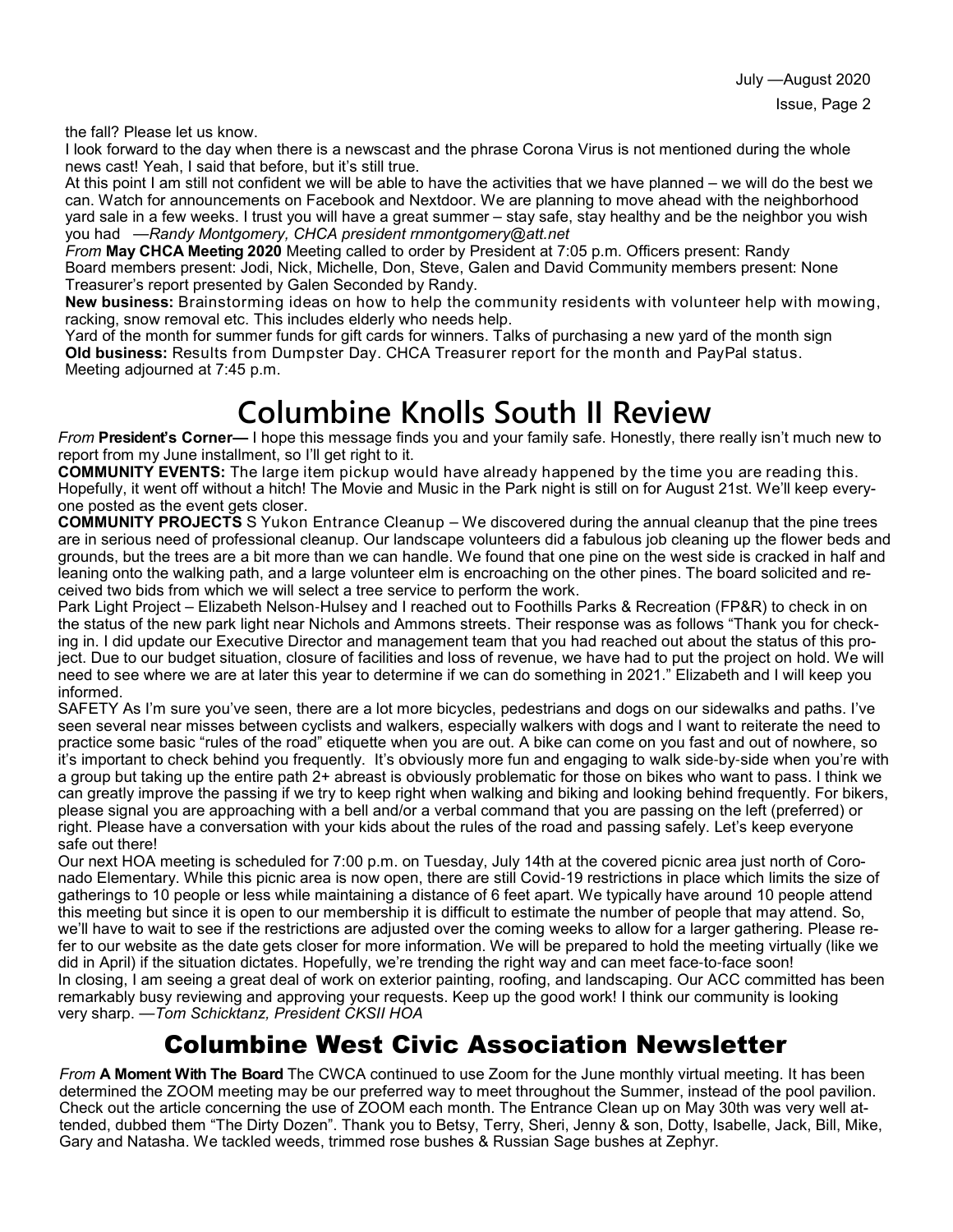July —August 2020

The Webster entrance received a good haircut and weeding, while the Yukon entrance needed general flower bed clean up along with hedge trimming. A huge shout out to Republic Trash service for picking up all (20+) bags of green waste. We have secured the venue and vendors for our summer Dumpster Day and have enough volunteer hands to keep the event running smoothly. Our volunteers will be practicing social distancing as best as possible, asking participants to stay in their cars unless they are masked and gloved also. This year we are excited to partner with Boots on the Ground who will be collecting our metal recycling. Kim has participated in a few other neighborhood metal round ups with great success. We may see a larger amount of neighbors participating at the event due to the recent shelter in place that had many neighbors using the time to reorganize and clear out their spaces. We made contact with FHPRD about the potential of the pool opening this summer and have a response from them, unfortunately we will have to cancel our FREE Swim Nights. The idea of offering a special Back to School event at the pool park in August that might include a BBQ and Ice Cream social, we will update as we get closer. If you would like to join the efforts or have questions or any suggestion of ideas feel free to email CWCAtalk@gmail.com. Residents are encouraged to attend any monthly meeting the next one is July 14th, 7:00 p.m., meeting on ZOOM teleconference platform.

## The Leawood Rapporter

*From* **Leawood Metropolitan Recreation and Park District Minutes June 10, 2020** The meeting was called to order at 6:47 p.m. by Vice President Steve Wall. Members present: Debby Baker/President, Donna Snyder/Treasurer, Ike Nelson/Secretary, Wade Hancey/Special Projects and Dave Padilla/Parks Manager. Residents present: Betsy and Mike Major.

**Public Comment/Correspondence** - Betsy and Mike Major reported that during the Memorial Day rain storm a large piece of wood was lodged in the creek in Raccoon Hollar causing a dam that may cause flooding in that area. Dave will contact Urban Drainage so their contractor can assess the situation.

**Treasurer's Report -** Donna presented the Treasurer's report. Invoices for the month include Denver Water, United Site Services, Xcel, Weston, DBC Batteries, Dave's invoice and reimbursement to petty cash. Wade moved the Treasurer's report be received and bills paid, Debby seconded, and the motion passed unanimously.

**Parks Manager Report** - David shared an extensive report on all the work projects done and completed by Churchich and Weston, the contractors for the new playground in Weaver Park. Several water line breaks and line punctures were repaired in the sprinkler systems. Dave will have Weston look at the trees in Raccoon Hollar to provide an estimate for trimming possibly starting in the fall. The Xeriscape areas in T-Tract, Weaver and Raccoon Parks need mulch replaced. **Old Business -** Covid-19 – Restrictions for the playgrounds have been lifted.

Notice of Claim – The Board contacted an attorney for direction. The attorney provided reassurance and advised to have our insurance carrier be the lead.

Access to Leawood Pavilion – Dave will replace the padlock. Debby will contact Paul O'Connor to coordinate with the LCA.

**New Business -** Lease/Use of park fields - Steve reported that a request has been made to lease the field in Weaver Park. The Board will research what other parks are charging first, then determine a fair price.

District Web Site - This issue was postponed until the next meeting.

Leawood Clean-up - The Board agreed to pay for one dumpster.

Mulch Replacement - Wade moved to approve the replacement of mulch, Steve seconded, and the motion passed unanimously.

Weaver Park Volleyball Court - Wade offered an idea for improvements to the Volleyball Court in Weaver Park. After some discussion, the Board felt further research and discussion was needed.

The meeting was adjourned at 8:27 p.m.— *Ike Nelson, Secretary* 

*From* **Leawood Civic Association Minutes of June 2, 2020** Present: Paul O'Connor, Chip Langowski, Laurie Selander, Mike Major, Gina Severino, Nancy Bock, and Betsy Major

Treasurer's report was sent to Paul O'Connor via email by Mike Karbach and presented at the meeting. Mike Karbach will be handing over the duties of treasurer to Mike Major this month. Paul will meet with both Mikes and transfer names on the bank account. The report is printed in the Rapporter.

Membership is going well and Chip will input information into our data base this month. Chip will give Mike access to the accounting. Betsy offered her help in doing some of the input.

The board has decided to stop all socializing for now. There will be no front yard parties and no picnic at Leawood Park. The garage sales in the fall are on hold for now. The board feels that we could continue with the neighborhood clean-up. The date when the dumpsters will be available will be announced once we are able to contact the school to see what Saturdays will be open for the LCA to use in September. Laurie will contact Scott Disney about getting dumpsters and she will order new signs for the sandwich boards to be ready for the date. All of our banners can be used every year. The board is working on the front entrance. With all of the cancellations, the board is going to use funds to fix the front entrance with hopes of finding a way to keep it from being destroyed again. Paul, Chip and Laurie are going to look at putting in a wall of treated lumber with steel posts and possibly putting boulders in front of that wall. The meeting was adjourned at 8:05 p.m.